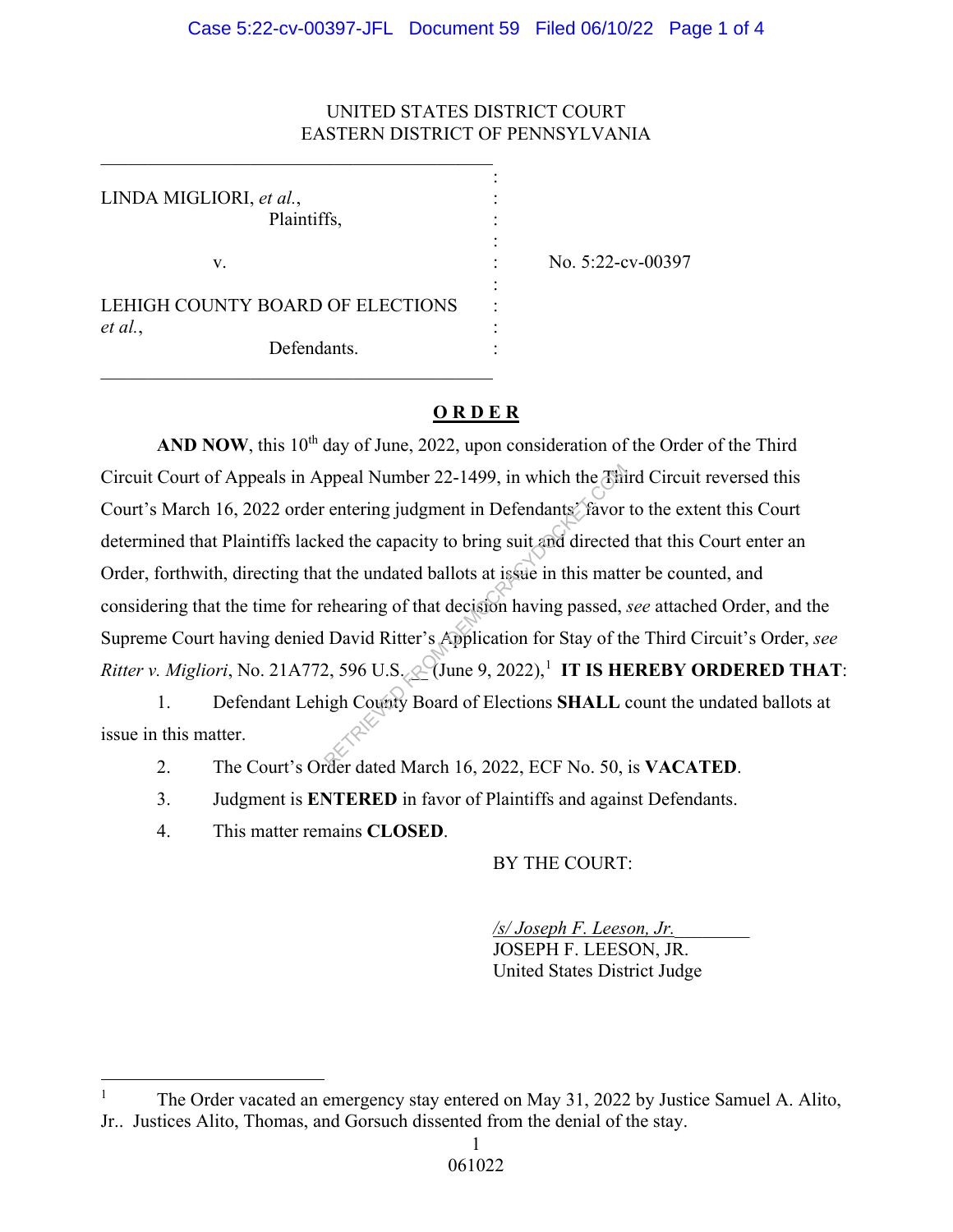Case 5:22-cv-00397-JFL Document 59 Filed 06/10/22 Page 2 of 4

#### UNITED STATES COURT OF APPEALS FOR THE THIRD CIRCUIT

No. 22-1499

# MS. LINDA MIGLIORI; FRANCIS J. FOX; RICHARD E. RICHARDS; KENNETH RINGER; SERGIO RIVAS, Appellants

v.

ZACHARY COHEN, Intervenor – Plaintiff v. LEHIGH COUNTY BOARD OF ELECTIONS v. DAVID RITTER, Intervenor - Defendant  $2^{\mathcal{N}}$ On Appeal from the United States District Court for the Eastern District of Pennsylvania No. 5-22-cv-00397 District Judge: Honorable Joseph F. Leeson Intervenor – Plaint

Argued: May 18, 2022

 $\overline{\phantom{a}}$  , where  $\overline{\phantom{a}}$ 

Before: McKEE, GREENAWAY JR., and MATEY, *Circuit Judges*.

 $\mathcal{L}_\text{max}$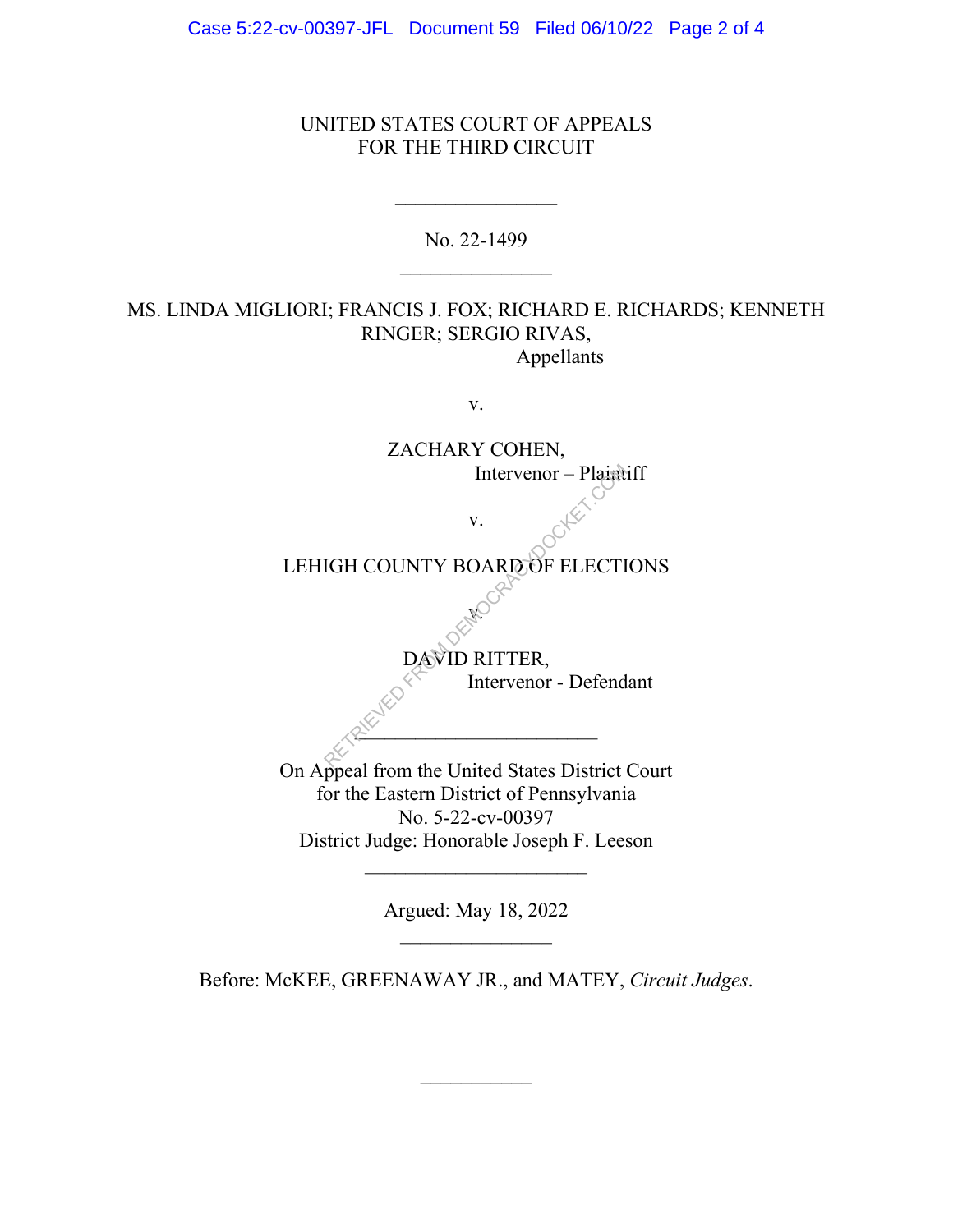#### AMENDED JUDGMENT

This judgment is issued at the direction of the Court pursuant to Fed. R. App. P.  $36(a)(2)$ .

This cause came to be considered on the record from the United States District Court for the Eastern District of Pennsylvania and was argued on May 18, 2022.

On consideration whereof, it is now hereby ORDERED and ADJUDGED by this Court that the judgment of the District Court entered on March 16, 2022, is reversed insofar as it found Appellants lack the capacity to bring suit under 52 U.S.C. § 10101 as there exists a private right of action under 42 U.S.C. § 1983. *See Gonzaga Univ. v. Doe*, 536 U.S. 273, 284–85 (2002).

In addition, inasmuch as there is no dispute that ballots that have the wrong date were counted in the election, it is further ORDERED and ADJUDGED that, the dating provisions contained in 25 Pa. Cons. Stat. §§ 3146.6(a) and 3150.16(a) are immaterial under  $\S 10101(a)(2)(B)$ . Accordingly, because it is undisputed that all the undated ballots that have been set aside in the November 2, 2021 election for Judge of the Common Pleas of Lehigh County were received by the deadline, there is no basis on this record to refuse to count them. FROM THE RETRIEVED AND THE RETRIEVED AND THE RETRIEVED AS A SEA As there is no dispute that ballots that ballots that is further ORDERED and ADJU<br>SPACERACY PROPERT COMPANY COMPANY COMPANY PA. COMPANY COMPANY COMPANY COMPA

This matter is hereby remanded to the District Court and that court is hereby directed to forthwith enter an order that the undated ballots be counted.